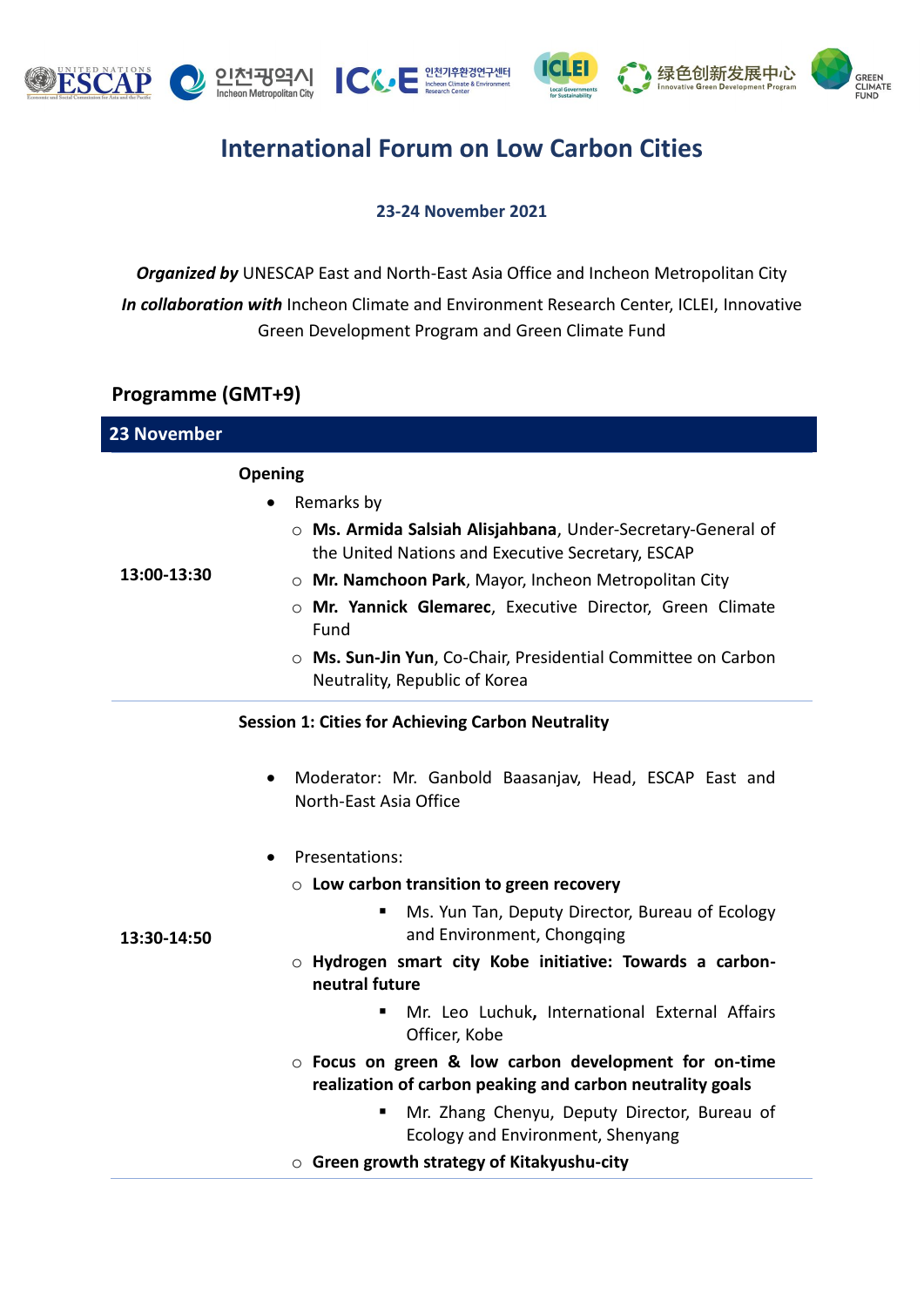■ Ms. Rie Kudo, Director, Green Growth Promotion Division, Kitakyushu

#### o **2050 Carbon neutral strategy of Incheon Metropolitan City**

- Ms. Hyun Ae Song, Director, Environmental and Climate Policy Division, Incheon
- Q&A

**14:50-15:00** Break

### **Session 2: Innovative Solutions for Low Carbon Cities (energy and building)**

- Moderator: Ms. Beatrice Chng, Program manager, ICLEI East Asia Secretariat
- Presentations:
	- o **Nearly zero energy building: Xingye renewable energy industry park R&D building**
		- Ms. Shan Liu, Senior Researcher, Ministry of Housing and Urban-Rural Development

**15:00-16:20** o **Cities' approaches to clean and renewable energy**

- Ms. Nawon Kim, Senior Urban Development Specialist, ADB
- o **Incheon hydrogen ecosystem strategy**
	- Mr. Ilwoong Kim, Manager, Energy Policy Division, Incheon
- o **C40 China buildings programme**
	- Mr. Luke Sherlock, Head of China Engagement,  $C<sub>40</sub>$

• Q&A

## **Session 3: Innovative Solutions for Low Carbon Cities (mobility and infrastructure)**

- **16:20-17:40** • Moderator: Mr. Kyeong Doo Cho, Director General, Incheon Climate & Environment Research Center
	- Presentations:
		- o **The compact city strategy of Toyama city**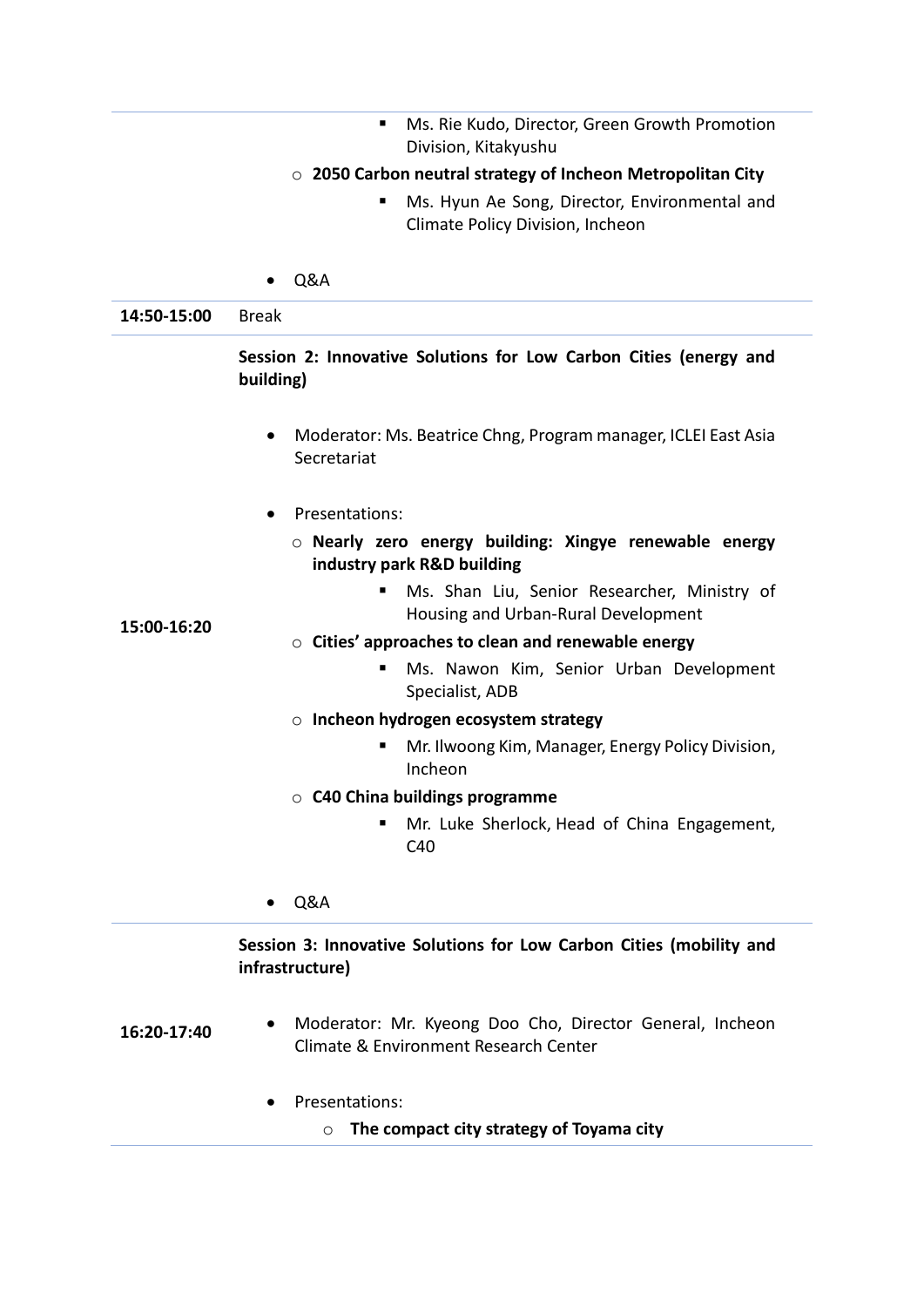- Mr. Keiichi Kobayashi, Chief, Environmental Policy Division, Toyama
- o **Bike sharing management by the means of a smart technology/system**
	- Mr. Yuanhan Wang, Urban Analyst, Beijing City Quadrant Technology Co., Ltd.
- o **Electric mobility policy in Jeju**
	- Mr. Sanghoon Son, Research Fellow, Jeju Research Institute
- o **Zero-emission logistics vehicles promotion challenges and experiences: Beijing case study**
	- Ms. Qiu Shiyong, Research Associate, World Resources Institute (WRI) China Sustainable Cities Program
- o **Public transport in Leipzig - a tram city**
	- Mr. Torben Heinemann, Head, Office for Traffic Planning and Road Construction, Leipzig
- Q&A

#### **24 November**

#### **Session 4: Green financing for low carbon cities**

- Moderator: Mr. Michael Lindfield, Senior Consultant, GCF
- Presentations:
	- o **GCF's cities, buildings and urban systems sectoral guidance**
		- Mr. Michael Lindfield, Senior Consultant, GCF
	- o **Fund mobilization for urban climate action**
		- Ms. Tiza Mafira, Associate Director, Climate Policy Initiative
	- o **Financing modalities for cities' climate actions: leveraging climate and blended finance**
		- **■** Mr. Dražen Kučan, Senior Urban and Energy Efficiency Specialist, GCF
	- o **Green finance in Huzhou's low-carbon transition**
		- **■** Mr. Dingwei Huang, Deputy Director, Financial Affairs Office of Huzhou Municipal Government
	- o **Integrated and transformative approaches and financing solutions for low carbon city development – the example urban projects in Mongolia**

**14:00-15:30**